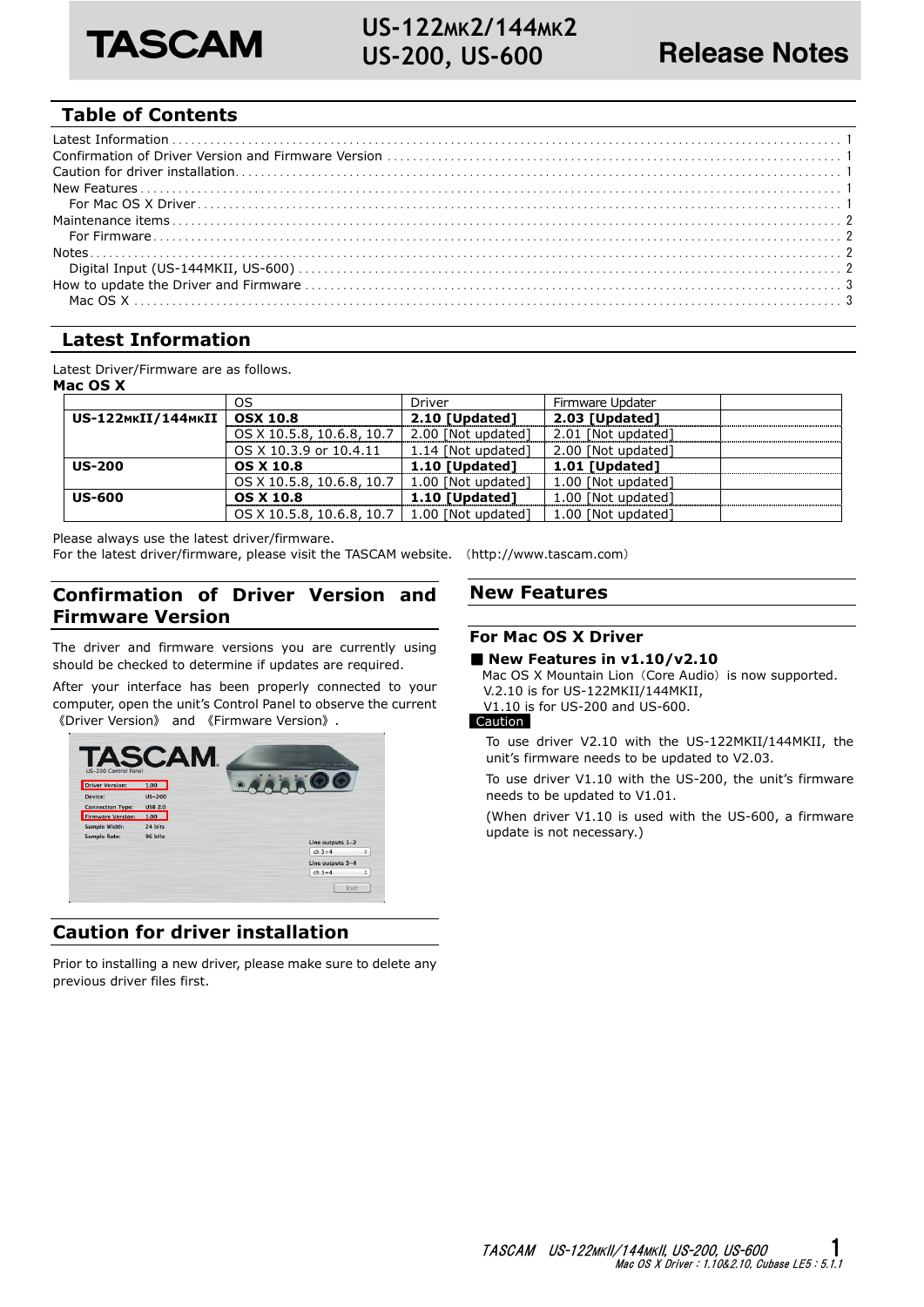

# **US-122MK2/144MK2 US-200, US-600**

# **Maintenance items**

# **For Firmware**

# **US-122MKII/144MKII**

■ Modifications in V2.03

The V2.03 firmware is required for use with the V2.10 driver.

### ■ Modifications in V2.01

There were some cases where MIDI data wasn't being output from the unit to the computer. This was dependent upon certain computer settings (Windows and Mac). This has been corrected.

## **US-200**

### ■ Modifications in V1.01

The V1.01 firmware is required to support changes in the Windows V1.01 driver.

## **Notes**

## **Digital Input (US-144MKII, US-600)**

To use the DIGITAL IN input, select "Sample Clock  $=$ Automatic" in the Control Panel. It will not work correctly when Sample Clock is set to "Internal"

Refer to the Control Panel instructions in the Owner's Manual.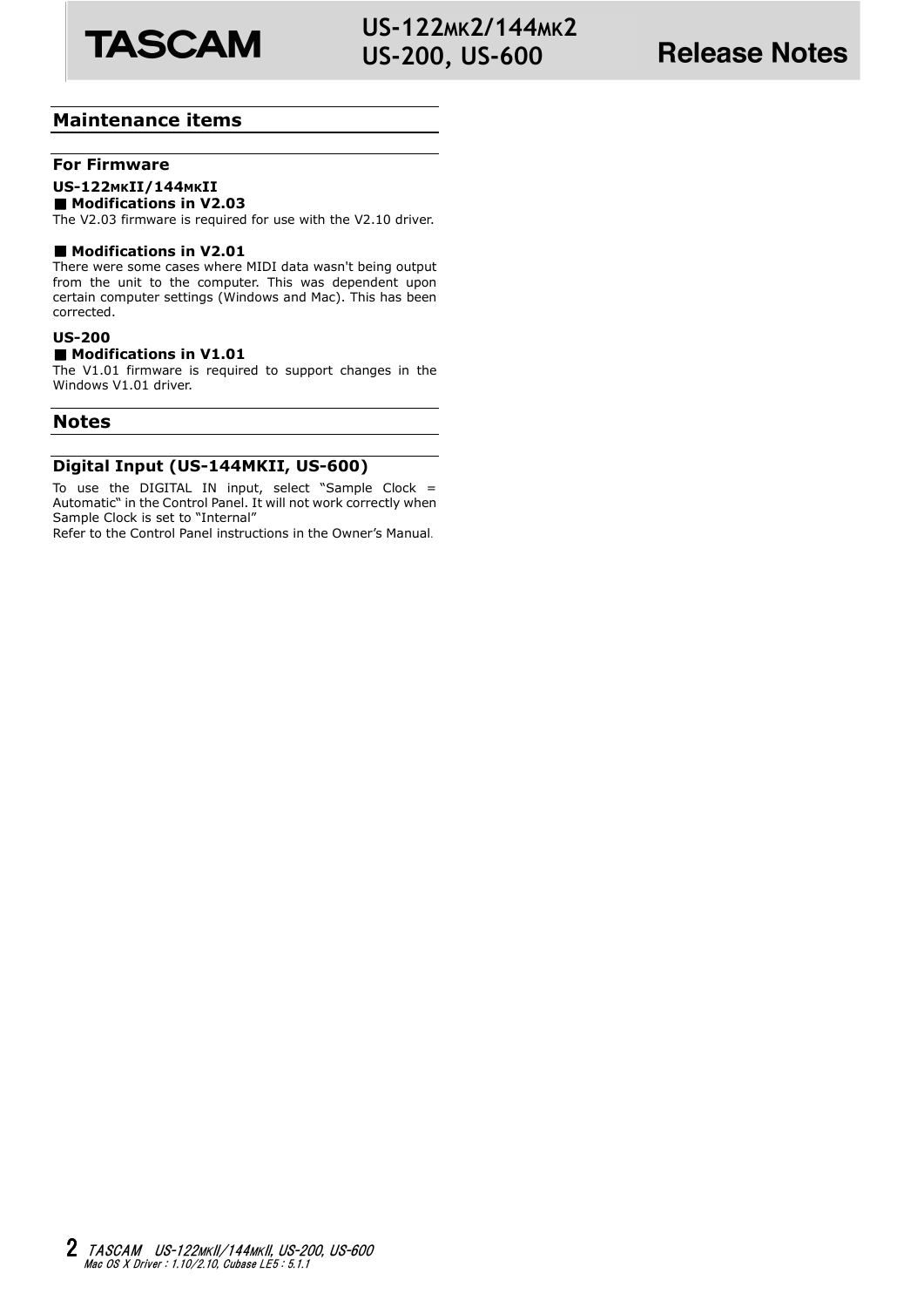

# **How to update the Driver and Firmware**

Follow the procedures below to install the latest driver and then update the firmware.

## **Mac OS X**

#### **About Gatekeeper**

There are some cases where a caution window can appear during the installation, depending on the Gatekeeper setting.

#### ■ In case Gatekeeper has been set to <Mac App Store>.

The security caution **<"(filename)" can't be opened because it was not downloaded from the Mac App Store.>** may appear.



In this case, close the caution window by clicking **<OK>**, then click on the file while holding the Control key. Select the <**Open>** button. **The Caution window <"(Filename) " is not from the Mac App Store. Are you sure you want to open it?>** will appear. Click the **<Open>** button.



There are cases when that same caution will appear when the Gatekeeper has been set to something other than **<Allow the application from Mac App Store only.>.** 

There are also cases where you can't open the file and a message will appear saying <"**TASCAM US…" can't be opened because it was not downloaded from the Mac App Store>.** 



In this instance, execute the file after copying it from the original folder to a different folder (or your desktop).

You can also execute the file after changing the Gatekeeper setting to **<Mac App Store and identified developers >.**

#### ■ When the Gatekeeper has been set to something **other than < Mac App Store>.**

The following security caution **<"(Filename)" is an application downloaded from the Internet. Are you sure you want to open it? >** can appear. Click the **<Open>** button.



#### ■ **To change the Gatekeeper setting**

Gatekeeper settings can be changed via the following path: <**System Preferences> <Security & Privacy> <General> <Allow application downloaded from:>.**  To change the setting, click the "lock" icon at the bottom left, then input your system password.

| e a a | Security & Privacy                                                        |
|-------|---------------------------------------------------------------------------|
| $-1$  | $\alpha$<br>Show All                                                      |
|       | <b>FilsWealt Firewall Privacy</b><br>General 1                            |
|       |                                                                           |
|       | A login password has been set for this user   Lhange Password             |
|       | [ Reculte password   Immediately   c   after sleep or screen squee begins |
|       | Show a message when the screen is locked   Set Lock Message               |
|       | Disable automatic locin                                                   |
|       | Allow applications downloaded from:                                       |
|       | (-) Mac App Store                                                         |
|       | Mac App Store and Identified developers                                   |
|       | C Anywhere                                                                |
|       |                                                                           |
|       |                                                                           |
|       |                                                                           |
|       | the lock to make changes<br>Advanced                                      |
| rи    |                                                                           |

This Lock is re-applied if the system environment setting is closed by the  $\bullet$  button or command+Q etc, or moving away from this panel by clicking <Show all>.

#### Caution

Your computer is exposed to a certain level of risk (downloading unsigned apps) by changing the Gatekeeper setting.

If the security level was changed to "Anywhere" (for the purposes of downloading the driver and firmware files), please return the selection to either "Mac App Store" or "Mac App Store and identified developers" after completing the driver and/or firmware installation.

#### **Update procedures for driver**

Before beginning the installation, disconnect the unit from the USB cable.

- 1. Download the latest driver for your operating system from the TASCAM website (**http://tascam.com/).**
- 2. Double-click the Disc image file (<**dmg> file**) you downloaded, then double-click the **<TASCAM US…>** file in the opened folder.



#### Caution

- There are times that the zip file you download will not be automatically unzipped depending on your computer environment. In this case, double-click the disc image file after unzipping the zip file.
- 3. Proceed with the installation by following the install application's screen instructions.

| 00                                                                                      | Install TASCAM US-200 1.10                                                  | ۵        |
|-----------------------------------------------------------------------------------------|-----------------------------------------------------------------------------|----------|
|                                                                                         | Welcome to the TASCAM US-200 1.10 Installer                                 |          |
| <b>A</b> Introduction<br>@ License<br><b>O</b> Destination Selec<br>· Installation Type | You will be guided through the steps necessary to<br>install this software. |          |
| @ Installation<br><b>C</b> Summary<br>stufnals of all.<br>misulvaten                    |                                                                             |          |
|                                                                                         |                                                                             |          |
|                                                                                         | Go Back                                                                     | Continue |

Restart the computer to complete the driver installation.